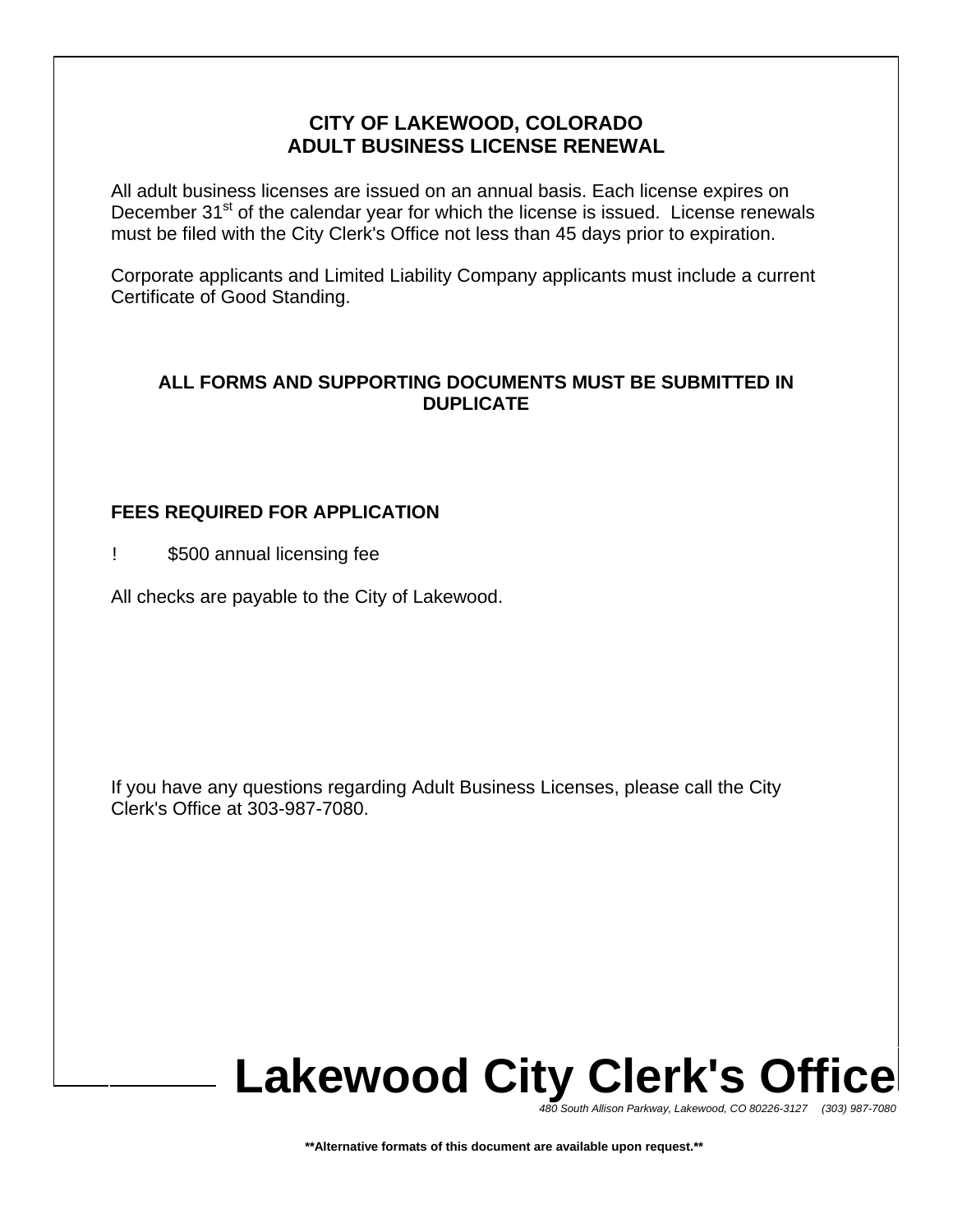### **CITY OF LAKEWOOD ADULT BUSINESS LICENSE APPLICATION**

 $\Box$  New Application  $\Box$  Transfer of Ownership  $\Box$  Renewal Application

This document provides basic information that is necessary for the licensing authority's investigation. **ALL** questions must be answered in their entirety. Every answer you give will be checked for its truthfulness. **A falsehood, or omission of facts, constitutes evidence regarding the character of the applicant and may result in denial of the application.** 

| Name of applicant: |                                  |                     |
|--------------------|----------------------------------|---------------------|
|                    |                                  |                     |
| 2. Applicant is a: | $\Box$ Limited Liability Company | $\Box$ Corporation  |
|                    | $\Box$ Partnership               | Sole Proprietorship |

3. List all officers, directors (corporation), managing members (LLC), or partners

| <b>Position Held</b> | Names of all Directors, Officers,<br><b>Managing Members, or partners</b> | <b>Complete Home Address</b><br>(Street name, City, State, and Zip Code) | <b>DOB</b> |
|----------------------|---------------------------------------------------------------------------|--------------------------------------------------------------------------|------------|
|                      |                                                                           |                                                                          |            |
|                      |                                                                           |                                                                          |            |
|                      |                                                                           |                                                                          |            |
|                      |                                                                           |                                                                          |            |
|                      |                                                                           |                                                                          |            |
|                      |                                                                           |                                                                          |            |
|                      |                                                                           |                                                                          |            |
|                      |                                                                           |                                                                          |            |

4. Trade Name:

| 5. | <b>Business address:</b>                             |              |          |  |  |
|----|------------------------------------------------------|--------------|----------|--|--|
|    | Street name                                          | City & State | Zip Code |  |  |
| 6. | <b>Business Phone:</b>                               |              |          |  |  |
| 7. | Does an attorney represent you? $\Box$ yes $\Box$ no |              |          |  |  |
|    | If yes, provide name, address, and phone no.         |              |          |  |  |
|    | Name                                                 | Phone No.    |          |  |  |
|    | <b>Street Address</b>                                | City & State | Zip Code |  |  |